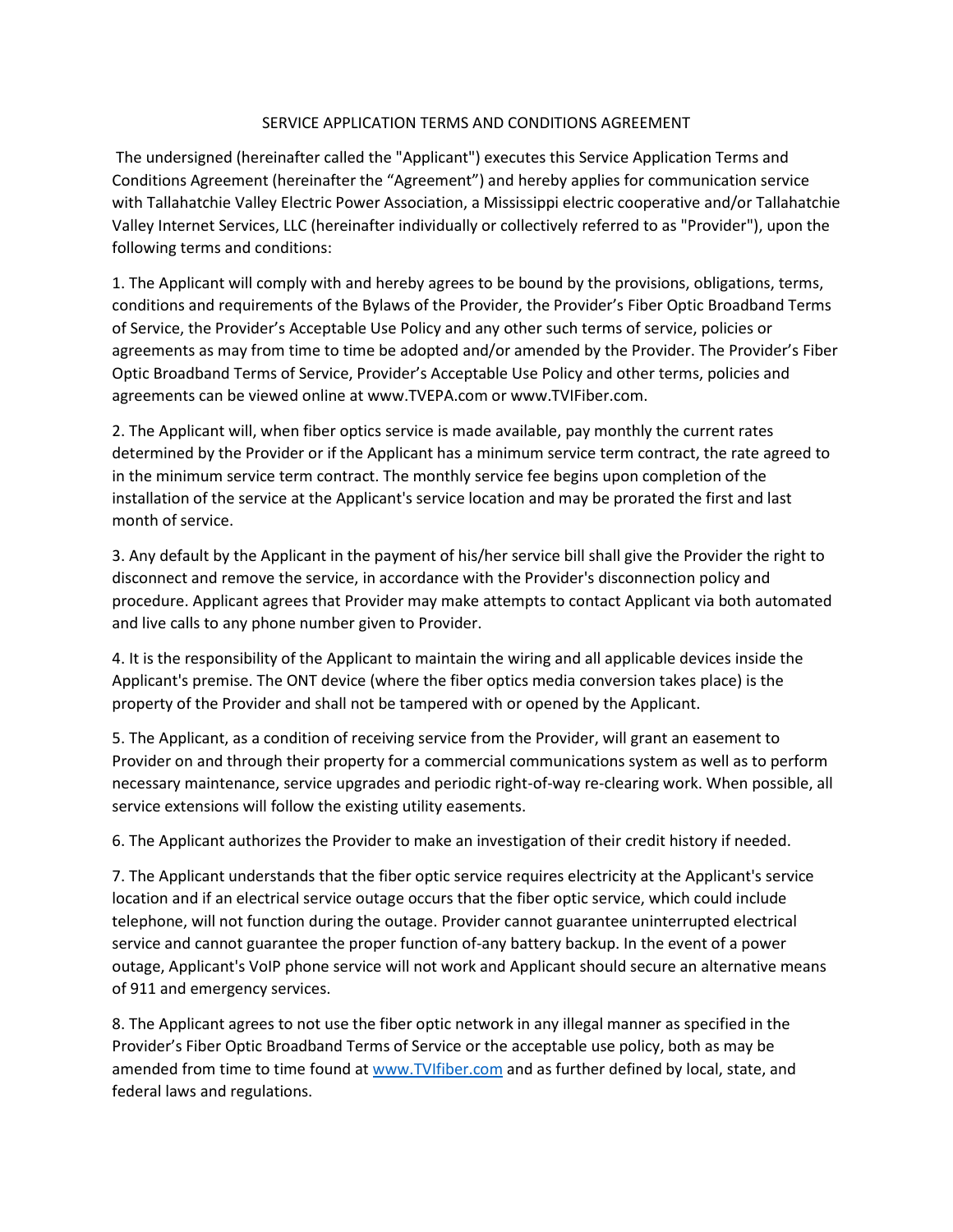9. Applicant agrees and understands Provider may utilize the wireless component of the ONT device to extend coverage of the network for internal or external use on a separate network independent of the Applicant's network or services which will not impede or restrict access to Applicant's subscribed services.

**10. THE PARTIES AGREE THAT ANY CLAIMS OR DISPUTES ARISING OUT OF, OR RELATING TO THIS AGREEMENT, THE PROVIDER'S FIBER OPTIC BROADBAND TERMS OF SERVICE, THE PROVIDER'S ACCEPTABLE USE POLICY AND ANY OTHER SUCH TERMS OF SERVICE, POLICIES OR AGREEMENTS AS MAY FROM TIME TO TIME BE ADOPTED AND/OR AMENDED BY THE PROVIDER, INCLUDING BUT NOT LIMITED TO, THOSE ARISING OUT OF OR RELATING TO ANY SERVICES PROVIDED TO APPLICANT BY PROVIDER SHALL BE SUBMITTED TO AND RESOLVED BY FINAL AND BINDING ARBITRATION ADMINISTERED BY THE AMERICAN ARBITRATION ASSOCIATION ("AAA") IN ACCORDANCE WITH ITS RULES APPLICABLE AT THE TIME ARBITRATION IS COMMENCED, WHICH MAY BE AMENDED FROM TIME TO TIME. SUCH ARBITRATION SHALL BE BEFORE A PANEL OF ONE (1) ARBITRATOR AND THE ARBITRATOR SHALL BE SELECTED AS PROVIDED IN THE AAA RULES. THE ARBITRATOR, AND NOT ANY FEDERAL, STATE, OR LOCAL COURT OR AGENCY, SHALL HAVE EXCLUSIVE AUTHORITY TO RESOLVE ANY DISPUTE RELATING TO THE INTERPRETATION, APPLICABILITY, FORMATION, OR ENFORCEABILITY OF THIS AGREEMENT, INCLUDING BUT NOT LIMITED TO THE ARBITRABILITY OF ANY DISPUTE BETWEEN THE PARTIES. EACH PARTY IRREVOCABLY AND UNCONDITIONALLY AGREES THAT IT WILL NOT COMMENCE ANY ARBITRATION PROCEEDING OF ANY KIND WHATSOEVER AGAINST ANY OTHER PARTY IN ANY FORUM OTHER THAN IN THE SECOND JUDICIAL DISTRICT OF PANOLA COUNTY, MISSISSIPPI. THE ARBITRATOR'S DECISION SHALL BE FINAL AND LEGALLY BINDING, AND JUDGMENT MAY BE ENTERED THEREON. EACH PARTY SHALL BE RESPONSIBLE FOR ITS SHARE OF THE ARBITRATION FEES AND COSTS IN ACCORDANCE WITH THE APPLICABLE RULES OF ARBITRATION. THE PARTIES FURTHER AGREE THAT THE PREVAILING PARTY IN SUCH ARBITRATION SHALL BE ENTITLED TO RECOVER ALL COSTS OF SUCH ARBITRATION FROM THE OTHER PARTY, INCLUDING, BUT NOT LIMITED TO, REASONABLE ATTORNEYS' FEES. IN THE EVENT A PARTY FAILS TO PROCEED WITH ARBITRATION, UNSUCCESSFULLY CHALLENGES THE ARBITRATOR'S AWARD, OR FAILS TO COMPLY WITH THE ARBITRATOR'S AWARD, THE OTHER PARTY IS ENTITLED TO COSTS OF ARBITRATION, INCLUDING A REASONABLE ATTORNEY'S FEE FOR HAVING TO COMPEL ARBITRATION OR DEFEND OR ENFORCE THE AWARD. THIS AGREEMENT TO ARBITRATE SHALL BE SPECIFICALLY ENFORCEABLE UNDER APPLICABLE LAW IN ANY COURT HAVING JURISDICTION THEREOF. THE PARTIES AGREE TO ARBITRATE SOLELY ON AN INDIVIDUAL BASIS AND WILL NOT ASSERT CLASS OR COLLECTIVE ACTION CLAIMS AGAINST THE OTHER IN ARBITRATION, COURT OR ANY OTHER FORUM AND EACH SHALL SUBMIT THEIR OWN INDIVIDUAL CLAIMS IN ARBITRATION AND SHALL NOT BRING CLAIMS AGAINST THE OTHER IN ANY REPRESENTATIVE CAPACITY ON BEHALF OF ANY OTHER INDIVIDUAL. THE ARBITRAL TRIBUNAL MAY NOT CONSOLIDATE MORE THAN ONE PERSON'S CLAIMS, AND MAY NOT OTHERWISE PRESIDE OVER ANY FORM OF A REPRESENTATIVE OR CLASS PROCEEDING. ANY CLAIMS BY APPLICANT WILL NOT BE JOINED, CONSOLIDATED OR HEARD TOGETHER WITH CLAIMS OF ANY OTHER PARTY, INDIVIDUAL OR ENTITY. THE PARTIES ACKNOWLEDGE AND AGREE THEY ARE GIVING UP THE RIGHT TO A JURY TRIAL OR TO FILE A LAWSUIT IN COURT AGAINST THE OTHER, AND THE RIGHT TO BRING A CLASS OR COLLECTIVE ACTION AGAINST THE OTHER IN COURT OR IN ARBITRATION. BY EXECUTING THIS AGREEMENT APPLICANT REPRESENTS THAT THEY HAVE BEEN GIVEN THE OPPORTUNITY TO FULLY REVIEW THE TERMS OF THIS AGREEMENT. APPLICANT UNDERSTANDS THE TERMS OF THIS AGREEMENT AND FREELY AND VOLUNTARILY SIGNS THIS AGREEMENT. APPLICANT FULLY**